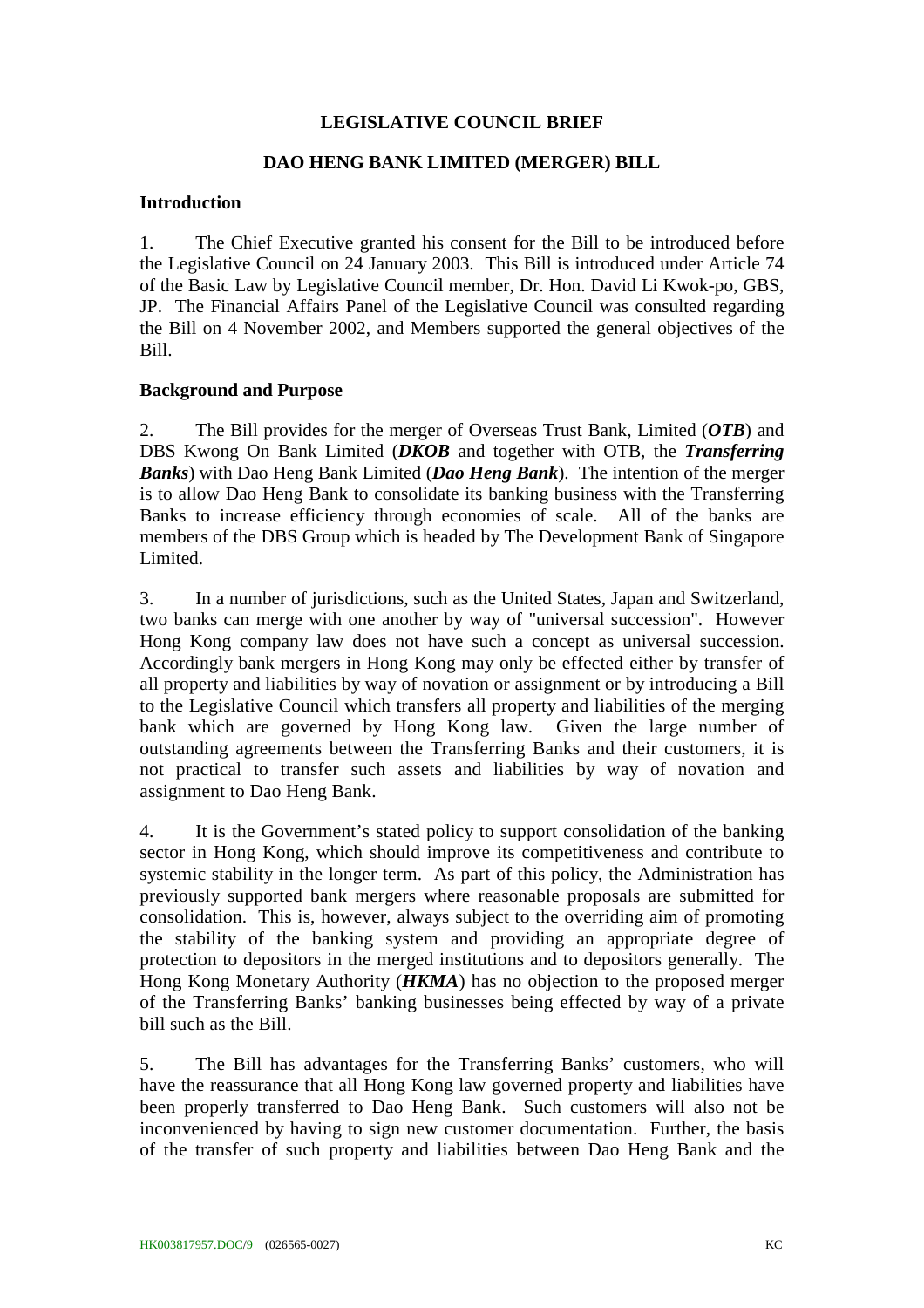Transferring Banks will be publicly known and uniform. In addition, following the merger, the consolidated surviving bank should be financially stronger, contributing to the stability of the banking sector in Hong Kong.

6. The Bill also has advantages for the Transferring Banks' and Dao Heng Bank's shareholders. The three Hong Kong banking subsidiaries of the DBS Group will be combined into a single bank, Dao Heng Bank, facilitating economies of scale.

7. Since the early 1980s the Legislative Council has passed sixteen ordinances implementing mergers of banks and other authorised institutions. The Bill is based on the form of the five most recent bank merger ordinances enacted by the Legislative Council over the course of 2001 and 2002.

# **The Bill**

8. The purpose of the Bill is to transfer the undertakings of the Transferring Banks to Dao Heng Bank. All of the banks involved in the merger are licensed under the Banking Ordinance and are incorporated in Hong Kong. In conjunction with the merger under the Bill, the Transferring Banks will seek the revocation of their banking licences by the HKMA pursuant to the Banking Ordinance. None of the banks involved in the merger are currently listed on The Stock Exchange of Hong Kong Limited.

9. The Bill provides for the vesting of the undertakings of the Transferring Banks in Dao Heng Bank on the appointed day. Except for a very limited range of excluded property, as explained in Section 10(a) of this brief, all of the business of the Transferring Banks will form part of the undertakings vested in Dao Heng Bank by the Bill.

10. The key provisions of the proposed Bill are similar to those of the recently enacted merger bills and are summarised in the following paragraphs.

- (a) **Clause 2** sets out the definitions of certain terms used in the Bill. In particular, there is a definition of "excluded property" which follows the same formulation used in The Bank of China (Hong Kong) Limited (Merger) Ordinance. A very limited range of property is excluded (for example, the common seal, documents required by the Companies Ordinance and the issued share capital of the Transferring Banks) only for the purpose of complying with the Companies Ordinance and no discretion is given to Dao Heng Bank or the Transferring Banks to exclude any property or liabilities from the vesting of undertakings.
- (b) **Clause 3** provides that the board of directors of Dao Heng Bank may determine an appointed day upon which the merger will take effect and that such appointed day must be notified by both the Transferring Banks and Dao Heng Bank in the Gazette.
- (c) **Clause 4** provides that DKOB's and OTB's names will be changed to "DBS Kwong On Limited" and "Overseas Trust Limited" respectively on the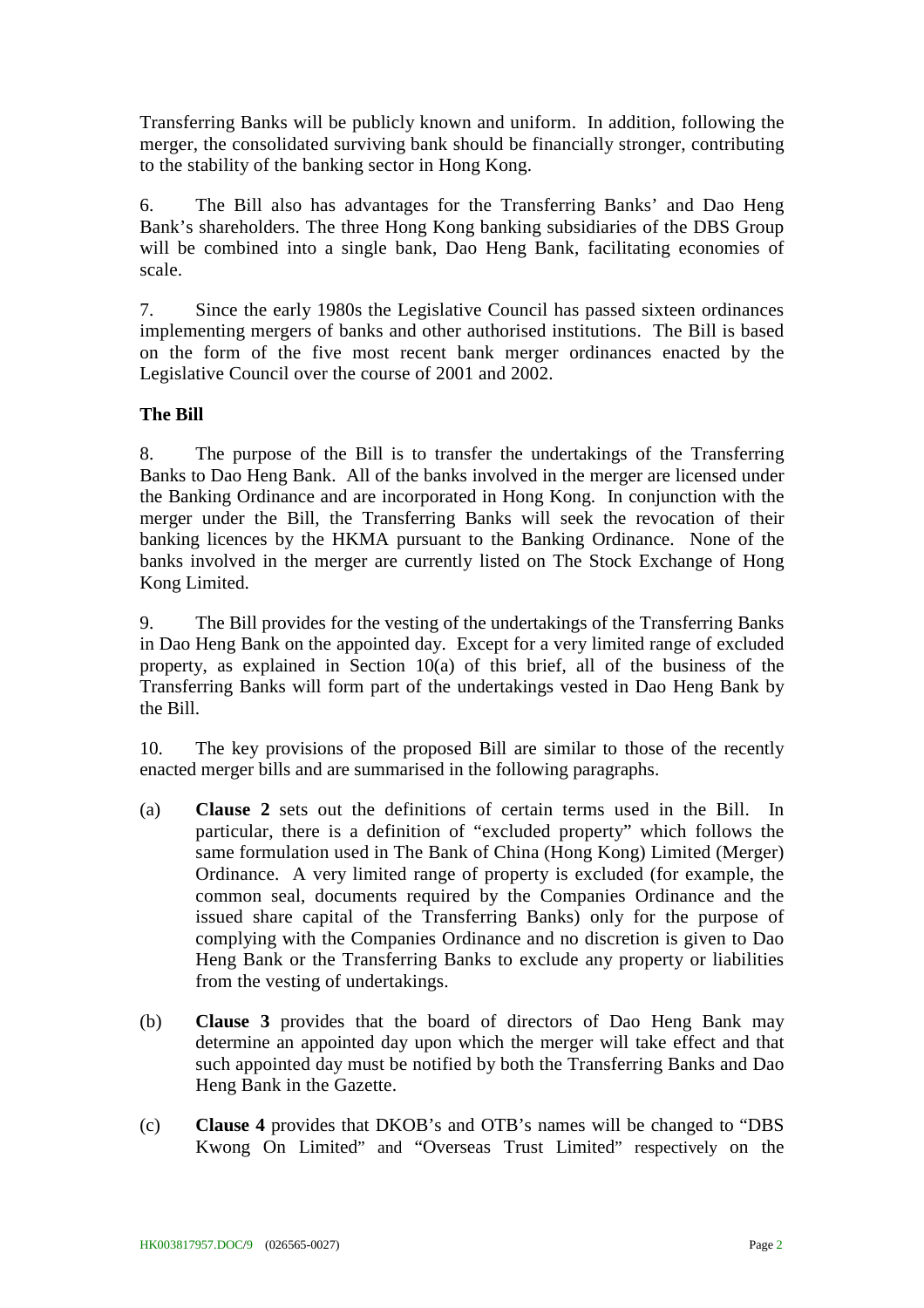appointed day. In addition, the Transferring Banks authorized and issued share capital will be reduced on the appointed day, and their banking licences will be revoked on a day determined by the HKMA and notified in the Gazette. The current intention is that this day will coincide with the appointed day upon which the merger will take effect.

- (d) **Clause 5** is the main transfer and vesting provision in the Bill. It provides that the undertakings of the Transferring Banks (not including the "excluded property") shall transfer to and vest in Dao Heng Bank as if Dao Heng Bank were the same person in law as the Transferring Banks upon the appointed day.
- (e) **Clause 6** deals with property which, before the merger, is held by a Transferring Bank in a capacity as a trustee. It provides that in such case, the relevant document should be read as if references to the Transferring Bank were references to Dao Heng Bank.
- (f) **Clauses 7(a) to (k)** provide that all contracts and agreements made with, given to or by or addressed to the Transferring Banks (other than excluded property) shall, after the merger takes effect, be construed as if Dao Heng Bank had been the original party instead of the Transferring Banks and, accordingly, all references to the Transferring Banks must be construed as if they were to Dao Heng Bank. **Clauses 7(a) to (k)** also provide for accounts, negotiable instruments, powers of attorney, security, court orders, arbitration awards and judgements to be transferred to Dao Heng Bank upon the appointed day. **Clauses**  $7(g)(v)$  **and (vi)** are provisions which seek to reflect previous concerns in respect of other bank mergers expressed by Members of the Legislative Council regarding the possible increase of security or charges over customers' assets as a result of the merger. These provisions seek to ensure that Dao Heng Bank's existing charges and security interests will not be expanded over assets previously held by the Transferring Banks of a common Dao Heng Bank/DKOB/OTB customer.
- (g) **Clause 7(1)** provides that the transfer of personal data from the Transferring Banks to Dao Heng Bank under the Bill shall not result in a breach of any duty of confidentiality or a contravention of the Personal Data (Privacy) Ordinance. The Privacy Commissioner may exercise in respect of Dao Heng Bank any power which he could, before the merger, have exercised in respect of the Transferring Banks.
- (h) **Clause 8** provides for the accounting treatment of Dao Heng Bank following the merger. It provides that the balance sheets and profit and loss accounts of the Transferring Banks and Dao Heng Bank for the accounting period of each company in which the appointed day falls shall be prepared in all respects as if the undertakings had vested in Dao Heng Bank on the first day of such accounting period of Dao Heng Bank.
- (i) **Clause 9** provides for the taxation arrangements following the merger. It also provides that for the purposes of the Inland Revenue Ordinance, Dao Heng Bank shall be treated as if it were the same person in law with regard to the undertakings as the Transferring Banks on and from the appointed day and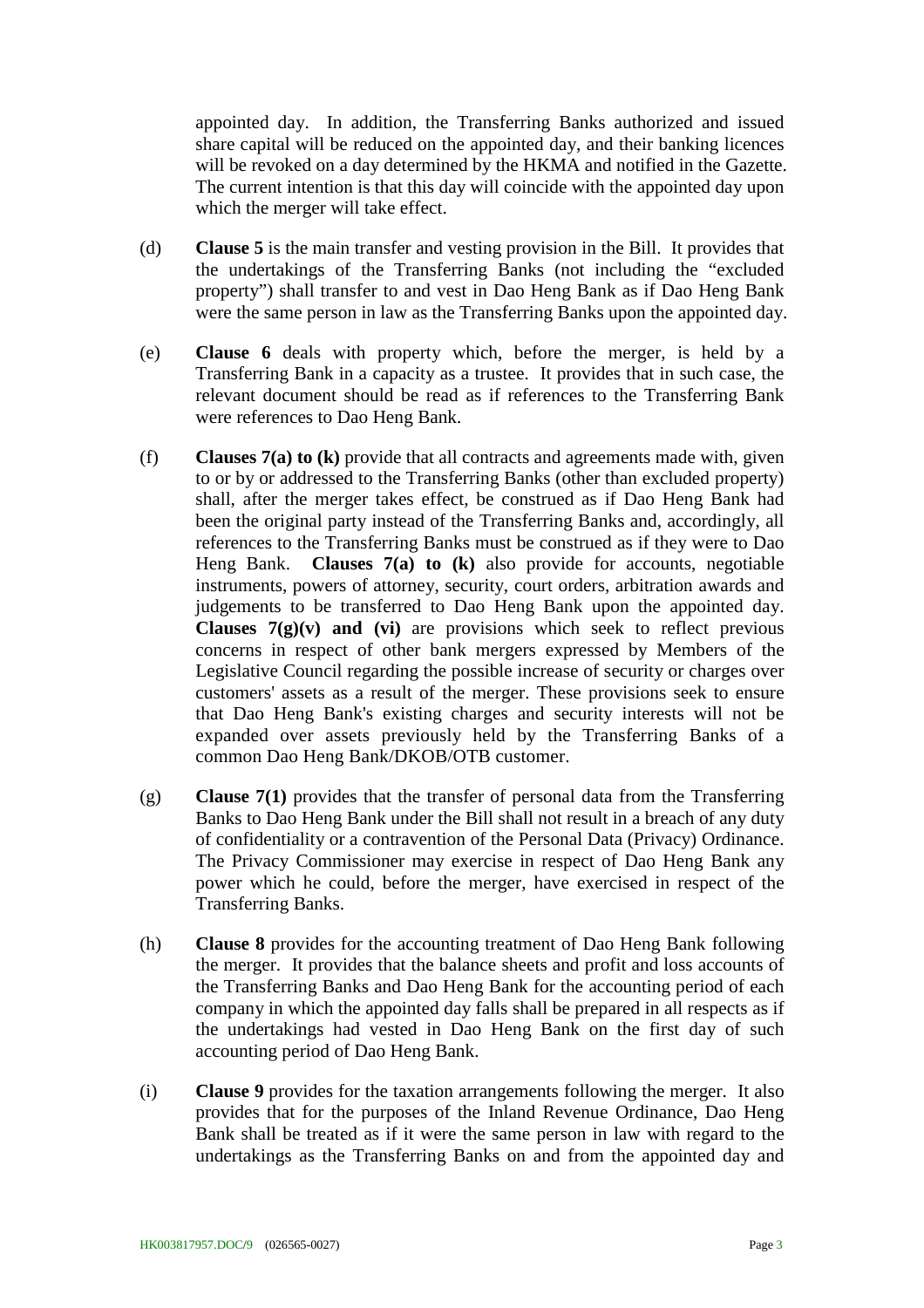any profits or losses of the Transferring Banks shall be treated as profits and losses of Dao Heng Bank. **Clause 9** is intended to have a similar effect to the provisions dealing with taxation matters in previous bank merger ordinances. The effect of this provision is consistent with Government policy on taxation, as stated in the context of recently enacted bank merger ordinances.

- (j) **Clause 10** provides that, in respect of all the Transferring Banks' contracts of employment with those employees who are transferred by the Bill to Dao Heng Bank at the merger, such contracts shall be deemed for all purposes to be a single continuing employment. **Clause 10** also provides that no directors, secretary or auditor of the Transferring Banks shall, by virtue of the merger only, automatically become a director, secretary or auditor of Dao Heng Bank.
- (k) **Clause 11** ensures that the Transferring Banks' employees who are members of pension fund schemes of the Transferring Banks shall continue to be members of these schemes after the transfer of the Transferring Banks' undertakings to Dao Heng Bank. It also ensures that former employees of the Transferring Banks and existing employees of Dao Heng Bank shall continue to enjoy the same rights following the transfer as before under their respective pension schemes and that the transfer by virtue of the Bill shall not automatically bestow any additional entitlements to such employees.
- (l) **Clause 12** prevents the merger of the Transferring Banks with Dao Heng Bank constituting an event of default or a termination event in a contract or agreement to which a Transferring Bank or Dao Heng Bank or their respective subsidiaries is a party.
- (m) **Clauses 13 to 15** set out provisions dealing with evidence and the admissibility of evidence in respect of any matter for or against the Transferring Banks which, transferred by the Bill, becomes admissible in evidence after the merger in respect of the same matter for or against Dao Heng Bank. Clause 14 provides that, for the purposes of the Evidence Ordinance, banker's records of the Transferring Banks vested in Dao Heng Bank by the Bill shall be treated as if these were always banker's records of Dao Heng Bank.
- (n) **Clause 16** deals with the effect of the merger on interests in land in Hong Kong held by the Transferring Banks and provides that the vesting of the Transferring Banks' interests in land in Dao Heng Bank pursuant to the merger does not constitute an acquisition, assignment, transfer or parting with possession under the Landlord and Tenant (Consolidation) Ordinance. **Clause 16** also provides that the vesting in Dao Heng Bank of the Transferring Banks' interests in land under the merger will not affect or extinguish any priority under the Land Registration Ordinance. For the avoidance of doubt, the Bill stipulates that nothing in **Clause 16** exempts either Dao Heng Bank or the Transferring Banks from the provisions of the Stamp Duty Ordinance.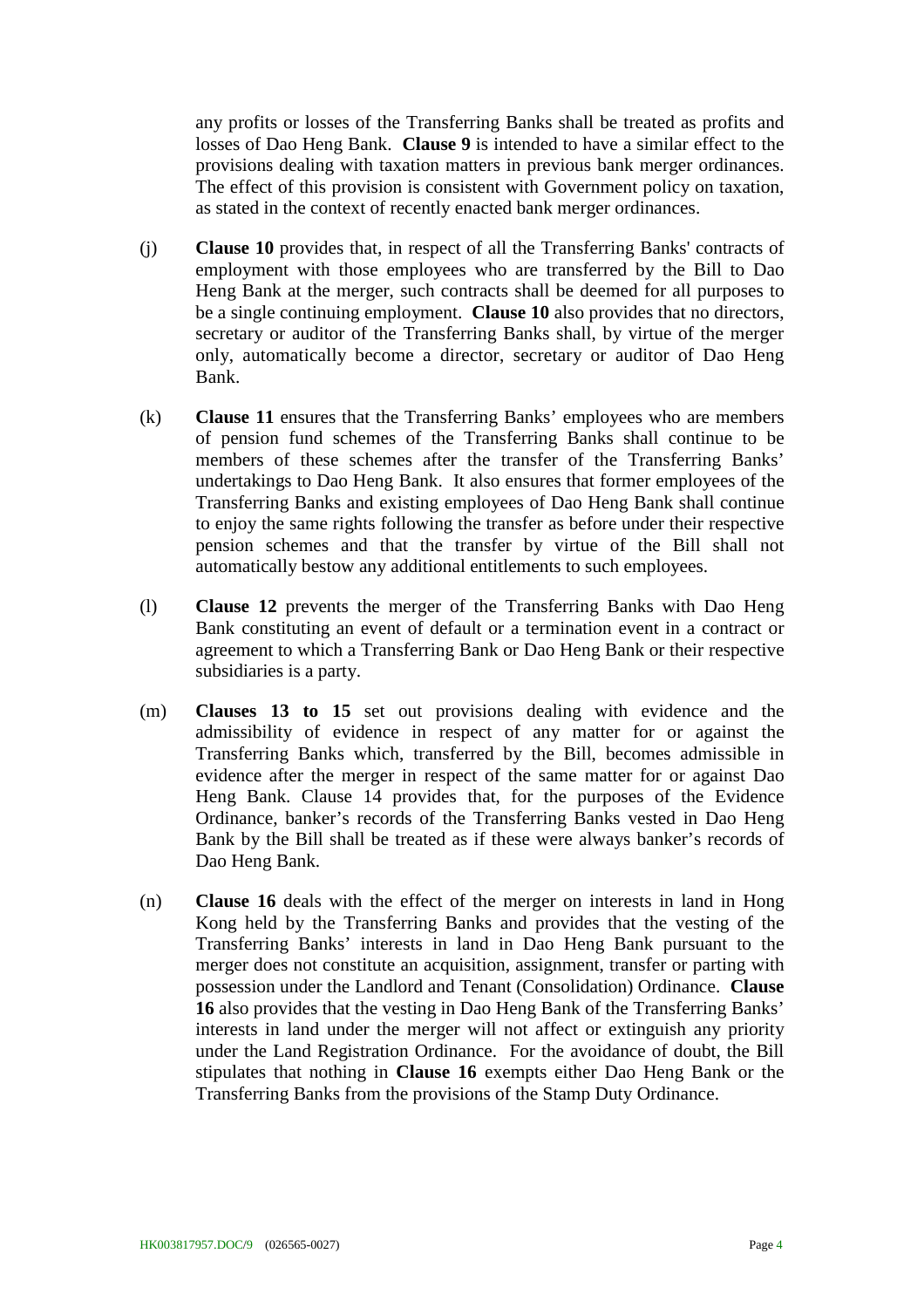- (o) **Clause 17** states that nothing in the Bill shall exempt either the Transferring Banks or Dao Heng Bank from any of the provisions of the Banking Ordinance and other ordinances regulating the carrying on of their businesses.
- (p) **Clause 18** provides that the Bill does not prevent Dao Heng Bank from amending its memorandum and articles of association or dealing with its property or business generally. **Clause 18** also provides that nothing in the Bill prevents any member of the DBS Group from altering its memorandum and articles of association or dealing with its property generally before the appointed day.
- (q) **Clause 19** provides that nothing in the Bill once enacted shall affect the rights of the Central Authorities or the Government under the Basic Law and other laws.

#### **Legislative Timetable**

11. The proposed legislative timetable is as follows –

| <b>Financial Affairs Panel</b>                                                                                           | 4 November 2002  |
|--------------------------------------------------------------------------------------------------------------------------|------------------|
| Publication in the Gazette for the first time                                                                            | 30 January 2003  |
| Publication in the Gazette for the second time                                                                           | 7 February 2003  |
| Member in charge of the Bill gives notice of<br>intention to present the Bill to the Clerk of the<br>Legislative Council | 7 February 2003  |
| First Reading and commencement of Second<br>Reading debate                                                               | 19 February 2003 |
| <b>House Committee</b>                                                                                                   | 21 February 2003 |
| Resumption of Second Reading, Committee<br><b>Stage and Third Reading</b>                                                | To be notified   |

## **Economic Implications**

12. The Bill facilitates the merger of the Transferring Banks with Dao Heng Bank. The consolidation of the banking sector in Hong Kong, such as that facilitated by the Bill, should improve its competitiveness and contribute to systemic stability in the longer term to the advantage of Hong Kong's economy.

## **Taxation**

13. As mentioned above, **Clauses 8** and **9** have the effect of deeming Dao Heng Bank as one and the same as the Transferring Banks in law, and allowing any profits